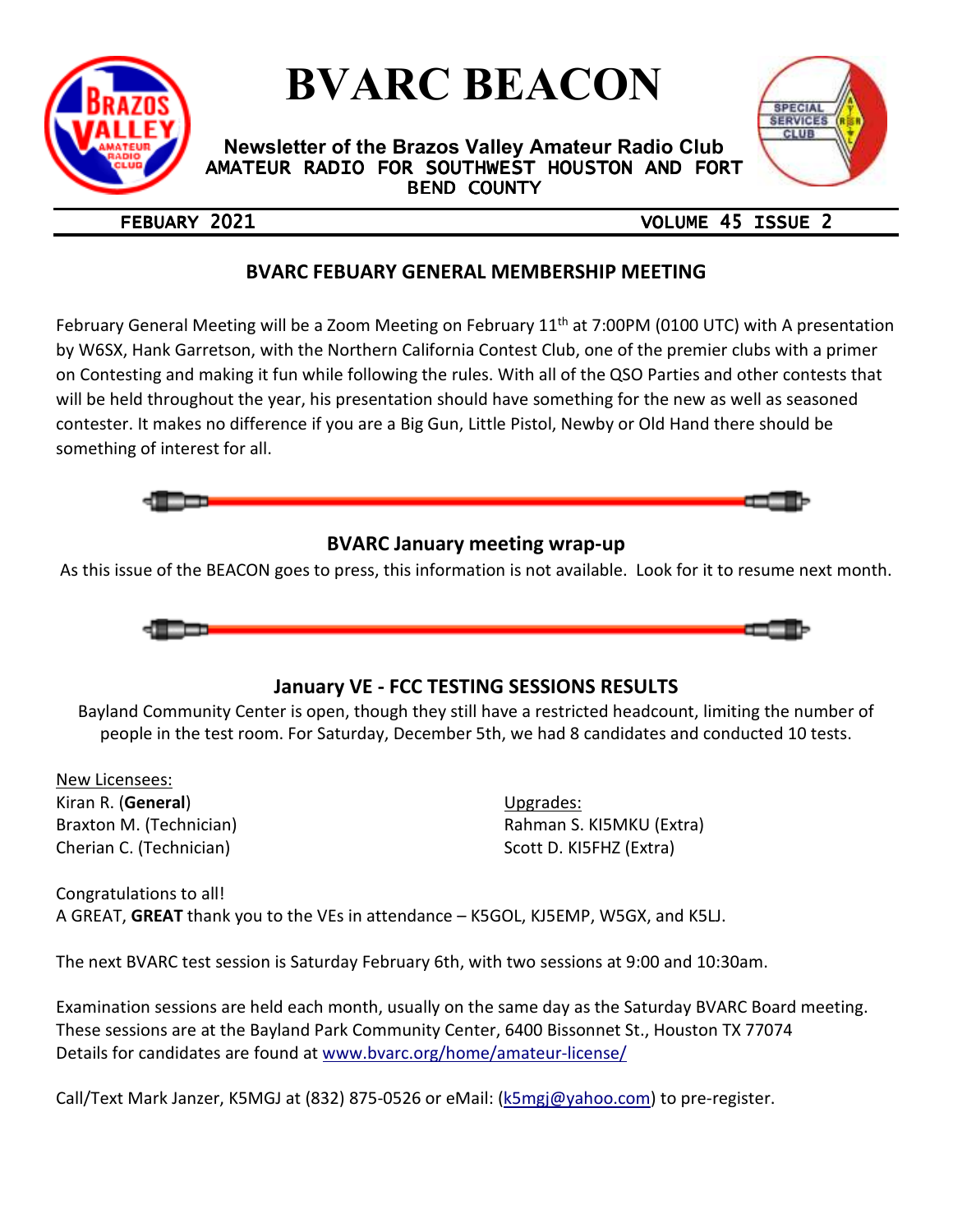## **The Prez Says**

The new year is moving fast with February already here. The start of the year went well for a few days and then the unbelievable happened in Washington D.C. Whatever your political belief, this was truly a horrible scar on the US and hopefully the country will soon put it behind us. I would much rather write something about the club than what happened on January  $6<sup>th</sup>$ .

About the club though, five years ago, BVARC had over 80 people turn-out for the club's annual banquet making it the largest ever. Hopefully we can return to the annual banquets in 2022.

I want to thank Mark Janzer, K5MGJ, for doing a great program on Museum Ships Weekend and the shops that are represented in the Houston area. One item that Mark missed was that the USS Steward was built by Brown Ship Building, the forerunner of the Houston construction company Brown and Root. Thanks again Mark for a great presentation.

Normally at this time, planning would be hot and heavy for the Greater Houston HamFest. Unfortunately, due to the COVID-19 virus, there will be no HamFest in March. At one point with the release of the vaccine, it appeared that it we could reschedule the event sometime in June or July. This was a favorable idea now that the Plano HamCom has closed its door permanently. Fort Bend county fairgrounds had no reservation dates for June or July. A search around Houston for another location and one was found near Hwy 290. Unfortunately, the price was in \$20,000 range which is \$15,000 more than we pay for the Fairgrounds. Now if someone wants to donate \$20K to the club, we can still have a hamfest. Currently we are planning to have GHHF on March 4 & 5, 2022. More to follow later this year.

Coming up for the February ZOOM meeting will be a primer on Contesting. Check the web site and the BVARC reflector for more information as it gets closer to the date.

BVARC had its first monthly training session on January 23. We had three people come by to learn how to program their hand- held radios. Rick Broussard, N5KJN, went over the finer points on programming various radios. If you are interested in having a training session, let the BOD know.

Coming up in next few months will be a Sell, Swap and Trade Net on the 146.94 repeater. If you are interested in helping as NET control, contact me and let me know.

We will also be having a fund-raising drive for the 146.94 repeater. It has been nearly 10 years since there was a major fund drive for the repeater group and there are several things that the repeater is needing. Stay tuned to the newsletter and website for more information.

One final note, on January 30<sup>th</sup>, 2016, BVARC lost one of their long-time members, Bud King, K5CEK. Bud was one of the original members of BVARC and was one of the guiding voices for the club. Bud was extremely active in the club and was the guiding person on moving BVARC from the Missouri City Fire Station to the Sugar Land Community Center where we held meetings for over 25 years.

73, N5VCX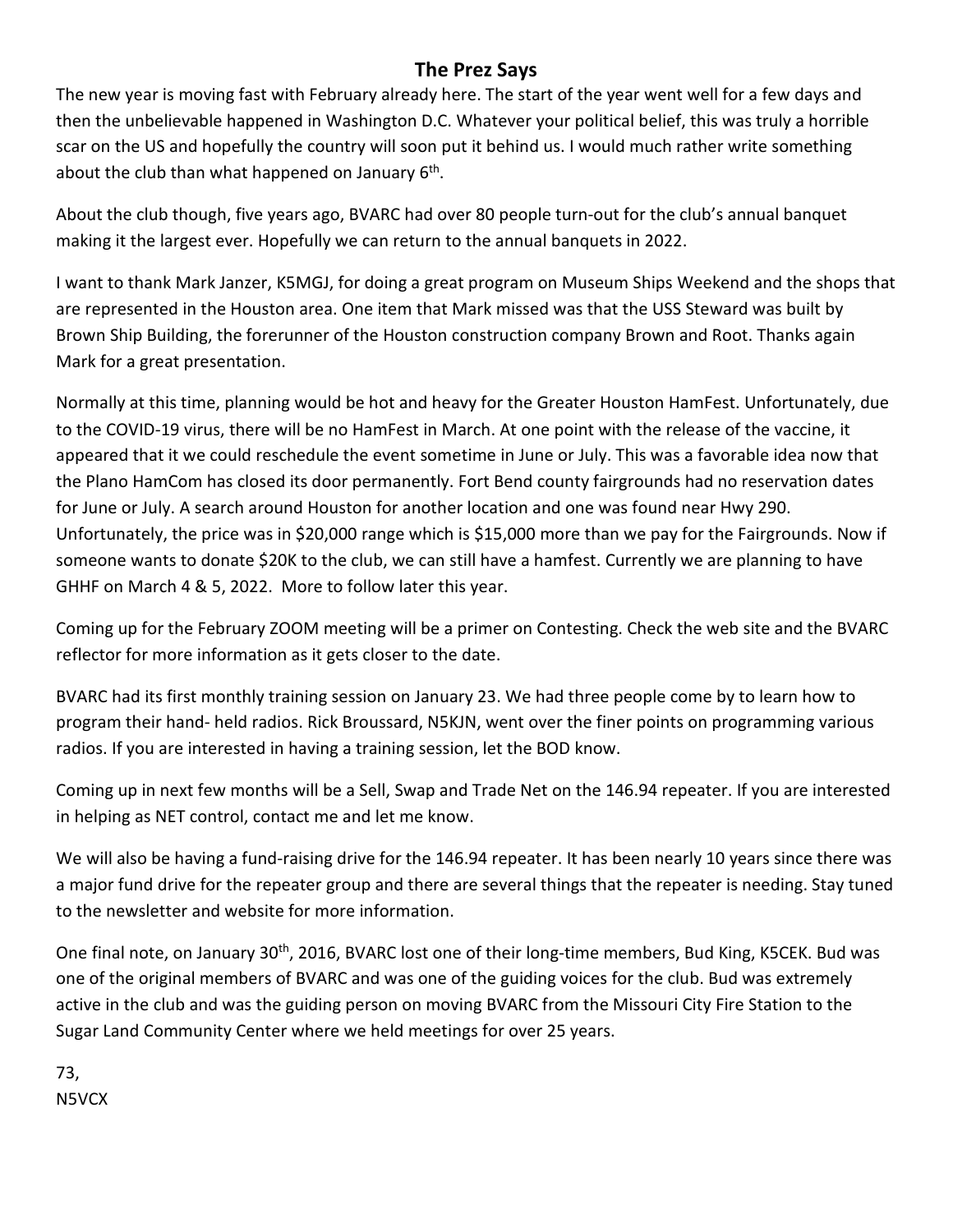## **January 23rd – First 2021 Monthly Training Session at Bayland Community Center**

**"**Programming your HT" conducted by Rick Broussard, N5KJN was hosted by BVARC at the Bayland Community Center this past Saturday January 23<sup>rd</sup>. This was to show new hams points on programming handhelds, whether analog or digital. Participants brought the handheld radio (HT), that they wanted to program, along with a programming cable and a laptop computer with CHIRP programming software loaded on it.

BVARC will continue to conduct training, or activity, sessions through the year on the third saturday of the month. The subject matter is open for suggestions.

Contact Mark Janzer, K5MGJ at (k5mgj@yahoo.com) to make a suggestion and/or to pre-register.



Below is the BVARC Rag Chew Net check-in information:

12/23/20, K5LKJ (NCS), K2MPP, W5GDM (Slidell, LA), W5TKZ, W5VOM, K5LJ, WW5PA, KI5HOC, KF5PHA, W5RH, WA5ANF (T), KE5CDE (Belton), KD4OFN (Tiline, KY), WD5L (T). (14 Check-Ins) Solar Cycle 25:SFI = 87, SN = 11, A = 12,K = 2/Band Rpt:Good

12/30/20, K5LKJ (NCS), K2MPP, W5TKZ, AA0ST (Dickinson), W5RH, KG5LJZ (T), KG5BBF (T), WA5ANF (T). (9 Check-Ins) Solar Cycle 25:SFI = 84, SN = 26, A = 7, K = 2/Band Rpt: Good

01/06/21, K5LKJ (NCS), K5JPP, K2MPP, N5VCM, K5LJ, W5TKZ, N5VCX, KE4DRF, W5VOM, KJ5Y (RCS)(W5FMH (CLUB))(Angleton), AA5OA, Pearcy, AR (T), W5TOM, W5JEF, WA5ALW, K5TNL, KC5NNK (Pearl River, LA), W5RH, W5DRB (Brazoria), WD5L (T), KL7AX (Katy), K5HPD, KF5YYZ (Pearland), KI5HOC, AA0ST (Dickinson), KG5BBF (T), W1BG (Katy), KF5PHA. (27 Check-Ins) / Band Rpt: Good Solar Cycle 25: SFI = 75, SN = 0, A = 16, K = 1

 $(M)$  = mobile  $(P)$  = Portable  $(R)$  = Relay  $(RCS)$  = remote controlled station  $(T)$  = telephone check-in

Net conditions have been fair to good this month. Fire up the rig and hear what others are doing and share your own experiences. Come join in the conversation each Wednesday evening. Regards. John K5LKJ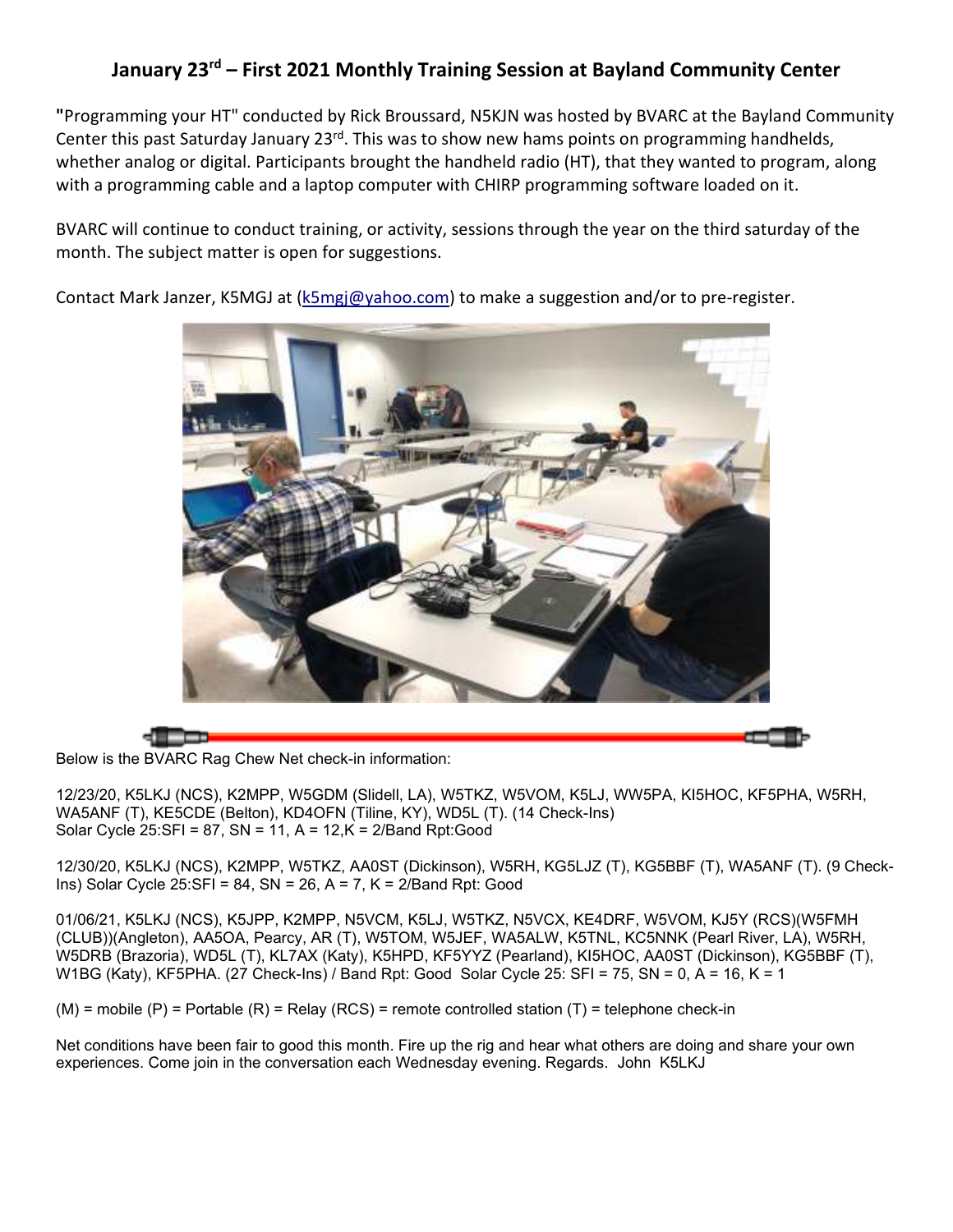# **The Radio Hotel - Before the Nano VNA....**

**By** Rick Hiller W5RH

Just think. We now have a very small handheld device that we can plug into our antenna systems and it will tell us SWR, Z and a few other S Parameters all for the cost of about \$50. Holy Toledo, do you realize how many pieces of electro-mechanical test equipment you would have needed 20 or 30 years ago to do the same thing? Yep, lots of devices and lots of \$. We are very lucky indeed. The **Nano VNA** has many pluses (and a few caveats), but in the long run all worth the \$50 and the time it took to understand how it works and what it was telling us. If I can have your attention for a few minutes, I will take you on a short trip back to the thrilling days of yester-year, when men were men and hams were hams with little in the way of antenna instrumentation. It started simple, but it always got better.

**Field Strength meter** – very simple – a short antenna feeding a diode and a meter circuit to show relative signal strength.

**RF Ammeter** -- back in the 30's, 40's and 50's Hams were using open wire line (OWL) and had little concern for the SWR on the line because we were using tube radios with adjustable networks on the exciter outputs. At best we would measure the RF Amperes occurring on the line to maximize output.

**Antenna Bridge** – required RF input from an exciter connected thru the bridge to the antenna. Balancing the bridge gave you the antenna system composite Z at the measurement point.

**GDO – Grid Dip Oscillator**. At a resonant frequency it provides a "dip" on its' analog meter. Of course, this dip would also occur at the resonant frequencies of all of the harmonics of that particular dipole, if tuned to those frequencies.

**SWR bridge** – many versions. From full manual to fully automatic, digital and cross needle versions. Warren Breune, of Collins Radio, invented the most popular configuration of sampling circuit that was used to drive manual and automatic meters.

**Noise Bridge** – used a wide band diode "noise" as a source. A dip in audio receiver hiss was the goal. Antenna impedance was read off the calibrated, tuning pointer scale.

**MFJ Antenna analyzer(s)** – a wide range of meters from a simple bridge to the popular MFJ 259/269 series. Showing SWR and R +-j impedance in numerical value across a tunable range of frequencies..

**Rig Expert(s) and the SARK** – Hand held -- Easy to understand graphical display of the SWR sweep as defined in the menu interface. Can be linked to a PC for plot generation

**Telepost LP-100A Watt Meter** is essentially a 50mW to 5 KW OIB (Operating Impedance Bridge) – At all power levels it shows power out, SWR and Return Loss. Also can show Impedance R +-j at power thus avoiding high RF environment interference. Links to a PC for plot generation.

Have a look at the BVARC Tech Page www.bvarc.org/techpage to get the full article with a few pictures and further explanations.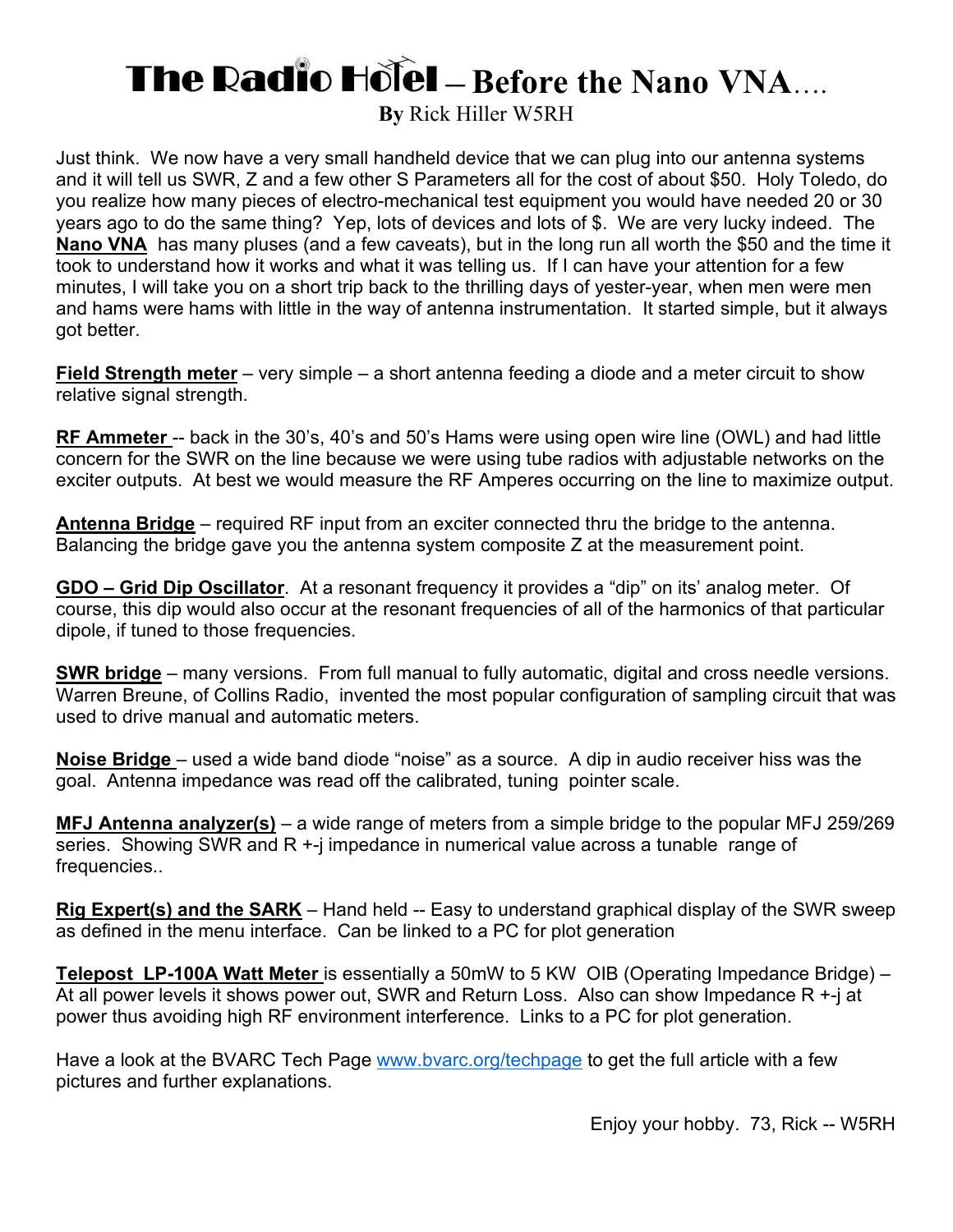#### **The Dark Side of Ham Radio May the Force Be With You!**



Whang! Another swing with my brand new made in China three-pound sledgehammer and it's about a foot down. I'm trying to get my ground rod in the ground; eight feet of stubborn, heavy cantankerous metal. I'm sweating like a galley slave. This is Houston and it is about 4000% humidity. I am losing more water than the spillway at Hoover Dam.

I've been hammering for about an hour and the hard packed clay soil is winning. So is the ground rod. If I don't hit it squarely dead center the thing whips wildly back and forth. You must grab it with your free hand to keep it from knocking out a tooth!

WHANG! Another blast with my new sledgehammer. Only this time, I hit it off center, the hammer goes flying wildly through the air. I duck. Only to contact the ground rod as it recoils back at me. There s a big welt on my right ear which is swelling to twice its size.

OK, giving up on the hammer. Time to try the waterboarding approach. First a trip to the hardware store for a length of copper pipe

and a hose clamp. I don't really need a hose clamp. I have a dozen at home but on the off chance I need one this size I buy some assorted clamps. I used to work for NASA and learned their procurement slogan long ago. "Always buy two when one will do."



Back to the house. Cut off the brand-new brass fitting from the new garden hose I bought last week. ARGHH! Slip the pipe into the open hose end, slip on the clamp. I am ready. The water stream flies back in my face. I scream several expletives, that I haven't used since high school. I remember to tighten the clamp, jam it into the hole, turn on the water. I am drowning in muddy water. The clay soil gives up grudgingly. I am done. I need a shower and a beer.

Who said a ground rod must be eight feet long? Maybe it's better to have eight one-foot rods instead! Why does it have to go eight feet down? Wouldn't eight feet horizontally be just as good? Cover it with some dirt and let the grass grow over it. Just how far down do you have to go before you hit ground? After all, I am standing on it right now!



It's Saturday afternoon. 3 o'clock. I need a couple parts to finish this project. Forget about the fact that I did not check the parts against the project's part list before I started. Who does that? Whatever it is, if it involves as little as two parts I need to solder or screw together it is likely that I will not have one of them or the solder or screw. Or one or both is the wrong size, or I am running low on the type of solder or glue.

The number of unnecessary trips to the store will be directly proportional to the square of the number of parts needed. I better make sure I have plenty of gas in the car. I know from experience that I will make at least one

unnecessary round trip.

So off to Best Buy or Ace Hardware or EPO. No more Radio Shack! Oh well, there is still Microcenter but it's at least an hour's round trip. Got the wrong size? Rats! Didn't write it down before I left for the store.

That's how it begins. I find the part I need, hoping that I guessed the right size as I didn't write it down. Better include a few extra parts in case I guessed wrong. Let's see was the 10 Megohms or twenty; half watt or one watt? In addition, I pick up three or four kinds of glue or a five-pound roll of solder. I don't want to get back with the wrong kind of glue ot solder. Maybe I need that new variable heat solder station with the adjustable LED swivel light too. HMMM. \$90 later, I discover I left the credit card at home.

This is the part of Amateur Radio they don't talk about, The Dark Side. You won't find the Dark Side mentioned in the ARRL Handbook. Where is The Force when you really need it?



Reporting from the Dark Side, Ron, K5HM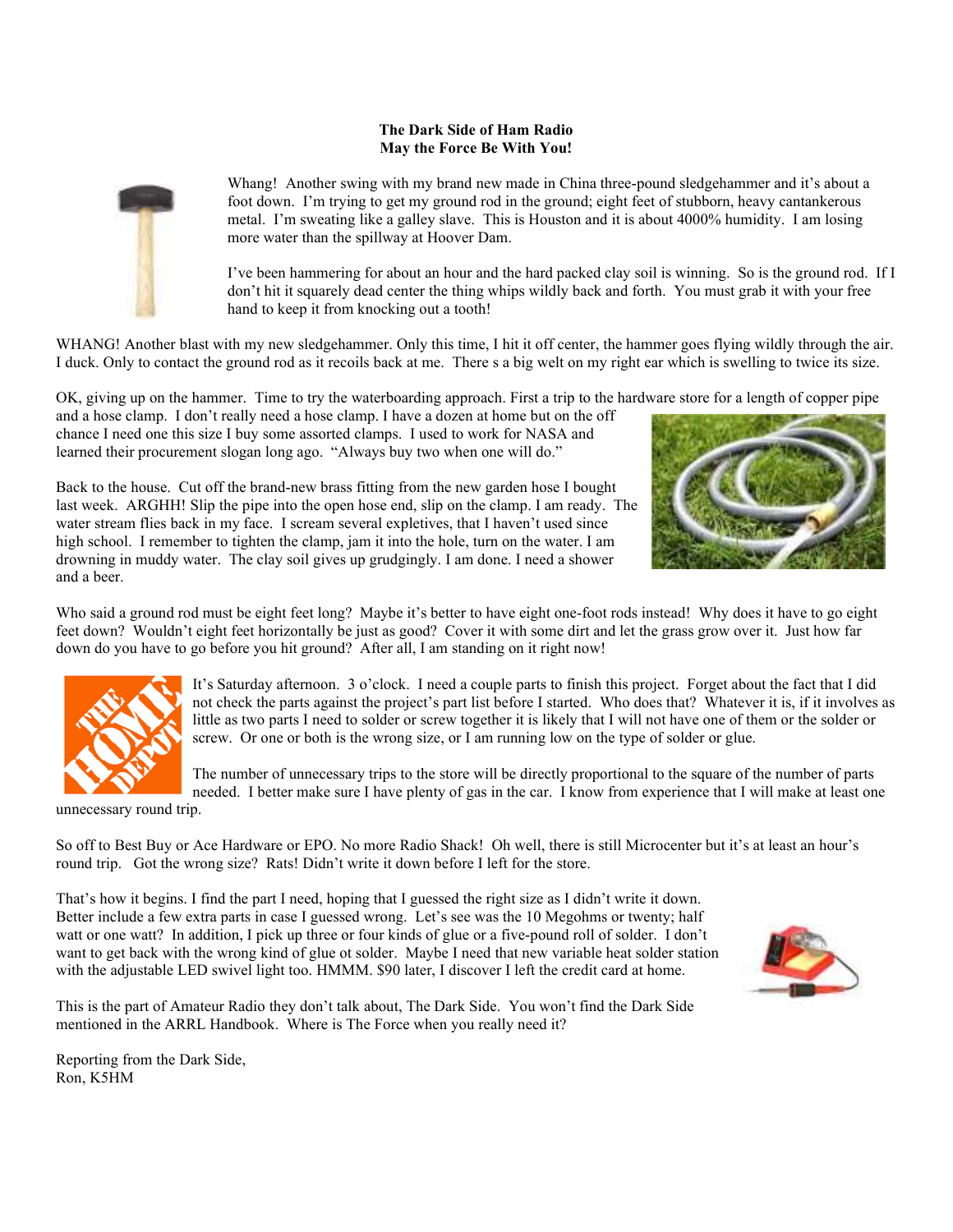## **Cutting Through the Static**

If you're new to ham radio and wondering how to get started with your Technician License, here's how I got going. At the recommendation of another new ham who was just as green as I was, I purchased a Baofang HT (Handy Talkie). You can get a nice kit from Amazon for around 50 bucks.



Now keep in mind, these HT's are looked down on by more experienced hams. But I'm telling you, you can learn a lot and have a lot of fun with one, like I did when I first got my license. The experience I had with my little Baofeng gave me a chance to get on the air without spending a lot of money. You can talk through any number of repeaters to other hams in the Houston area, and if you tell them you're new to the hobby, they'll try to answer all your questions.

You can download programming software called Chirp. It's free at Chirp.danplanet.com and you'll find tutorial videos on YouTube that'll help you get your new HT all setup to communicate through Houston repeaters.

One of my favorite experiences with my Baofeng was to get on the Alaska Morning Net on the 443.300 repeater. If you do this, Just listen for a while for the etiquette and style and then politely jump in. I remember how thrilled I was to talk to a guy in London who was taking his morning walk through a park. It's

pretty neat to talk to folks in Alaska too. And you can jump right in to the BVARC Stir Crazy net Mon-Fri at noon on 146.940

I built my first antenna in an effort to make my little HT connect more reliably to Houston repeaters. You'll need a soldering iron, solder and a few welding rods fastened by screws to a chassis-mount so-239 uhf coaxial socket. Again, there are YouTube videos available that'll give you everything you need to know.

If you are new to ham radio, you'll learn a lot by engaging in this way, and you'll begin to get into the spirit of the world's greatest DIY hobby. In addition, it'll likely whet your appetite to study for a higher class of license and the HF rights that go with that. I know it did that for me.

And now a message for our sponsor -- The Brazos Valley Amateur Radio Club. What I experienced as a new ham several years ago was a sense of confusion. Where do I start? My stated purpose for writing this monthly column is to provide ham radio advice from experts for those feeling lost. That said, I have advice for those experts.

BVARC has made some strides in mentoring, but we need to do more. In the latest issue of QST, the official publication of the ARRL, there's an article entitled "New Ham Kit. A Way for Clubs to Help Get New Hams on the Air," a project of the East Greenbush Amateur Radio Association in New York. The article explains the contents of the kit (a set of documents) and specific suggestions on how any club can create its own kit. BVARC! Let's do this!

The kit provides "new hams with an overview of the equipment they'll need to get on the air, including a brief review of entry-level handheld transceiver radios," (see above). And this brings me to the ARRL. Please join! You might hear grumbling about our national organization, but I guarantee you can raise almost any subject among old time hams (OM) and you'll hear grumbling. Ignore it. It'll go away. If you decide to grumble about it yourself later on, that's up to you. The ARRL provides a king's wealth of information and services for hams. And when you join, you get a subscription to the aforementioned QST magazine.

The New Ham Kit is filled with starting level instructional information to help a newbie find their way and the originating club says the cost to the club is about a dollar per kit. Well worth it, when you think of all the new club members (new hams) who don't get any help and drop out of the hobby entirely.

Next suggest project? Organizing a stable of ham radio volunteer mentors (Elmers) from among BVARC members to answer an occasional phone call or email from a new guy or gal who needs a helping hand, or maybe even a little encouragement. I know we're all busy, but we're here to be in public service, so we ought to be willing to provide a little service to our fellow hams as well.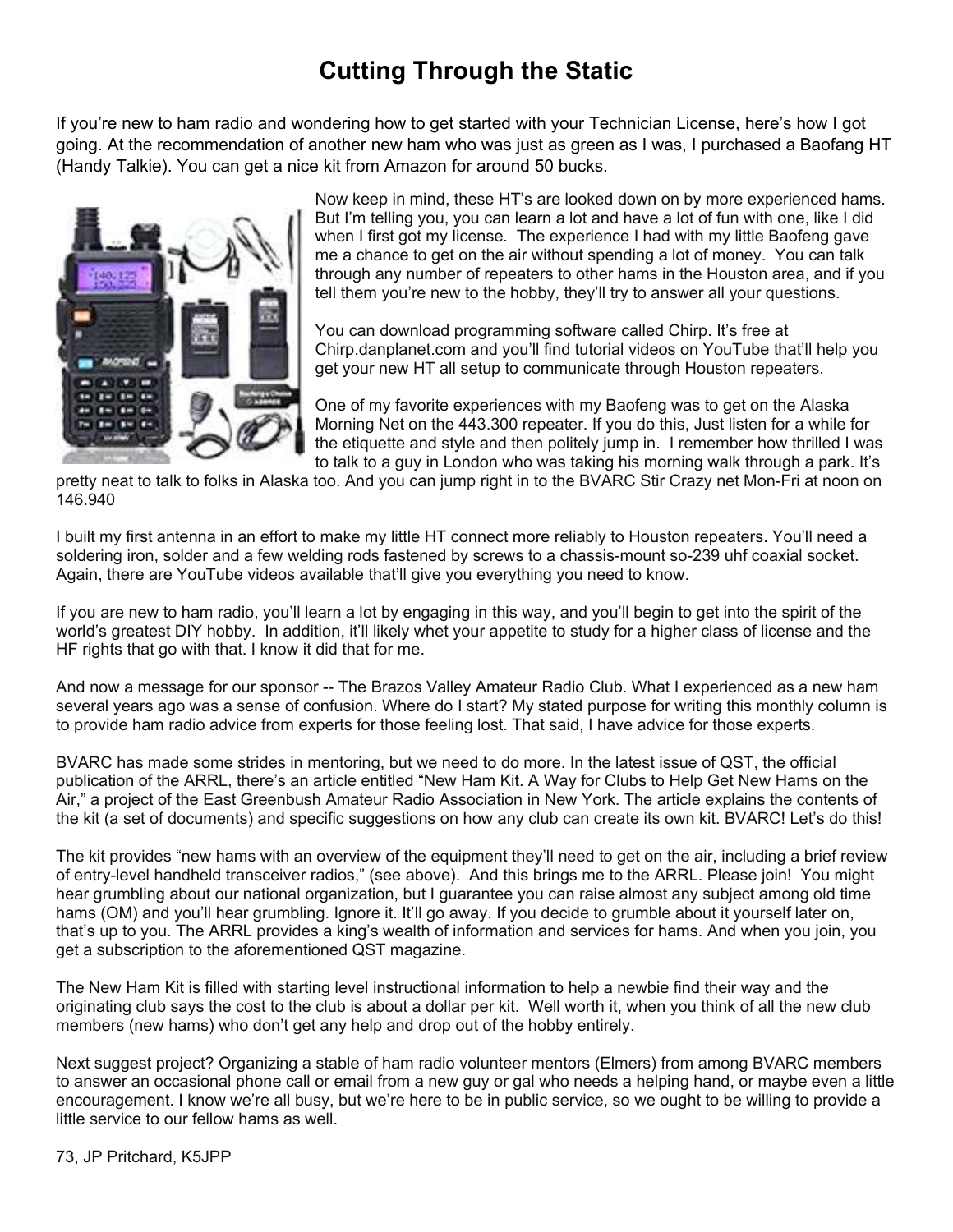## The Feed Point BVARC Members, How We Got Here

John Whiteman – K5LKJ

We all get to ham radio in our own interesting ways. Mine started out in Tulsa, then growing up in the South Louisiana oilfields. When I was in the  $3<sup>rd</sup>$  and  $4<sup>th</sup>$  grades in Harvey, Louisiana, I became acquainted with a neighbor who lived about two doors down and was an amateur radio operator.

Michael La Fluor introduced me to ham radio. In 1960, I bought a Hallicrafters S38E shortwave receiver. There was an amateur named Otis on 40 meters AM and listening to him and others inspired me to build a Heathkit DX-20 transmitter (50 watts) and get a license. But alas, my family and I moved to Houston, where my attention was directed to school and the life of a teenager, finally graduating from Bellaire High School in 1962.

It was clear that my future would be centered on technical pursuits, and eventually business. I attended College at night and worked as a journeyman machinist, then as a purchasing agent for an oilfield equipment manufacturer. In 1964 I joined the Texas Air National Guard (147<sup>th</sup> Fighter Group) and went to tech school for aircraft hydraulics and pneumatics. I later cross-trained into aircraft mechanics and became a crew chief for the Corsair F-102.

And then the ham bug bit me again in 1970 and I bought a Hallicrafters SX-120 receiver and built a Hallicrafters DX-60B transmitter (90 watts) and got licensed once again with the help of an Elmer named Scotty (W5GPD). But career and family were to take precedence for quite some time. And yes, I let my license lapse again.

Then, in 1995 I met Wallace Mebane, KC5YEV (SK), a ham who lived in my own neighborhood. He was a member of BVARC and encouraged me to attend the meetings and get back into amateur radio. With the support and encouragement of various club members I was back in this wonderful hobby for good.

It is my own experience with the Brazos Valley Amateur Radio Club that has led me to encourage every ham or potential ham I meet to join a club. BVARC is just one of many ham clubs in the Houston area, and if you move away, you'll find amateur radio enthusiasts and clubs almost anywhere you go.

These days, I enjoy coordinating the Stir Crazy Net on the 146.940 repeater Monday through Friday, and as net control for the BVARC Wednesday night Rag Chew at 7 pm, on 3.910 MHz. Both of these pursuits keep me in touch with what's going on among active hams in Houston and what they're interested in. It also gives me a chance to learn from them while trying to inspire and motivate them to keep at it.

73, John Whiteman, K5LKJ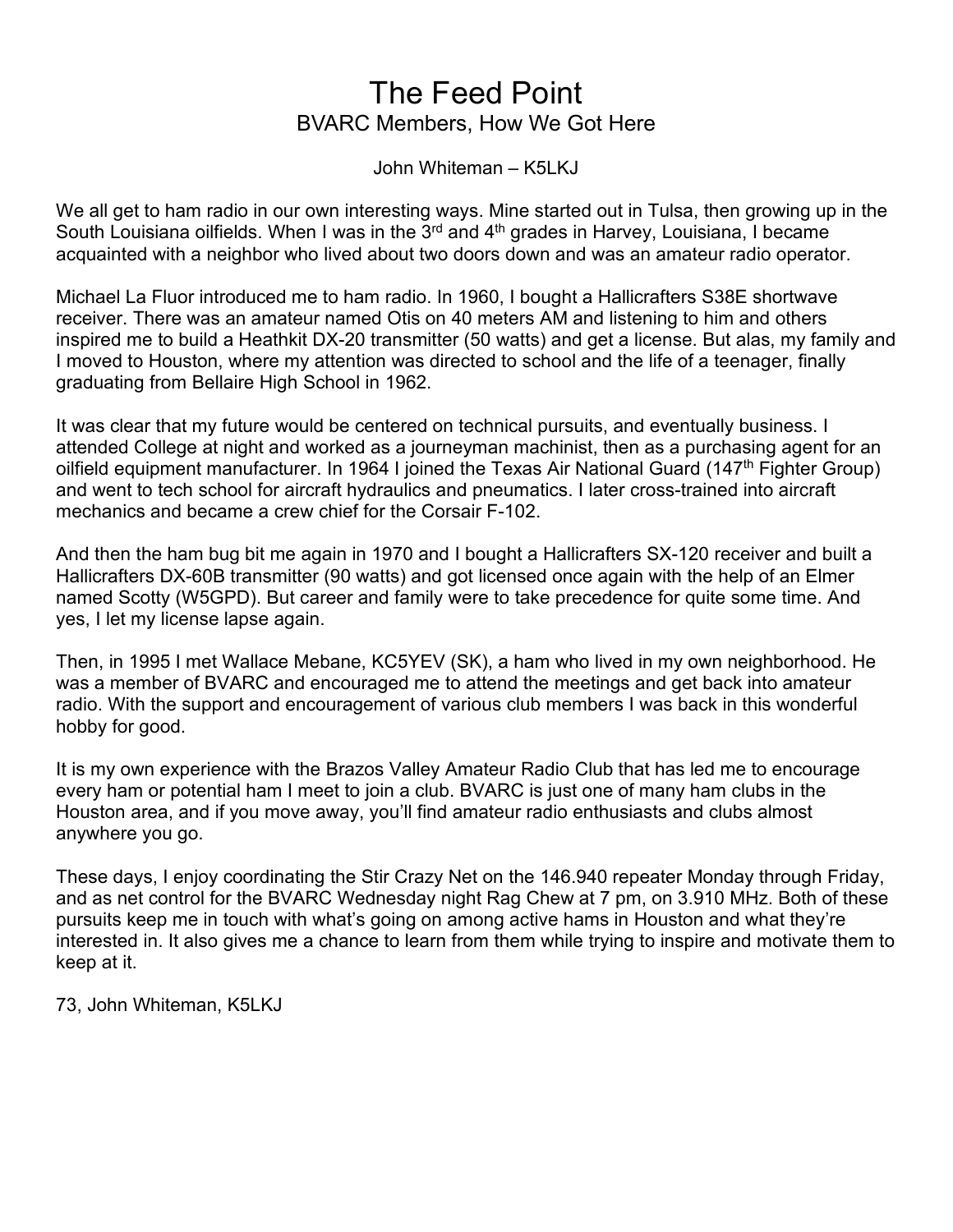## *MINUTES Board of Directors Meeting Brazos Valley Amateur Radio Club*  January 9, 2021 9:00 AM

Via Videoconference

### Members Present:

| Mike Hardwick N5VCX                                | Michael Monsour AC0TX    | Rick HillerW5RH(2 yr at   |  |  |
|----------------------------------------------------|--------------------------|---------------------------|--|--|
| (President)                                        | (Quartermaster)          | large director)           |  |  |
| Jimmy Vance NA5D (Vice                             | Scott Medbury KD5FBA (2) | <b>IP Pritchard K5JPP</b> |  |  |
| President)                                         | yr at large director)    | Chris Luppens KG5BBF      |  |  |
| David Ely N5EKW                                    | Jeff Greer W5JEF (Cor.   | Mark Janzer K5MGJ         |  |  |
| (Treasurer)                                        | Secretary)               |                           |  |  |
| Recorded by Mark McGrath N5VCM Recording Secretary |                          |                           |  |  |

- 1. Call to Order: The President called the meeting to order at 9:09 AM
- 2. Establishment of a Quorum: A business quorum of Board Members was established.
- 3. Club President's Opening Statement: The President thanked those in attendance for taking the time to join the meeting.
- 4. Approval of Agenda: The Board voted unanimously to approve the agenda as presented.
- 5. Emergency Business: No emergency business.
- 6. Approval of Minutes The Board voted unanimously to approve the minutes as presented.
- 7. Approval of Treasurer's Report: Approved. Noted establishment of savings account.
- 8. Corresponding Secretary: PO Box renewal in process.
- 9. Old Business:
	- Warehouse to be shut down.
	- Upcoming general membership meetings:
		- January: Museum Ships Program
		- February Contesting
	- President reminded all that Houston Hamfest 2021 has been cancelled. Discussed options for future event.
- 10. New Business:
	- March meeting No solid program yet. Possible topics discussed.
	- Possible membership drive discussed.
	- Promotion of virtual winter field discussed.
- 11. Next BoD Meeting Date: February 6, 2021
- 12. Adjournment: Meeting adjourned at 10:05 AM

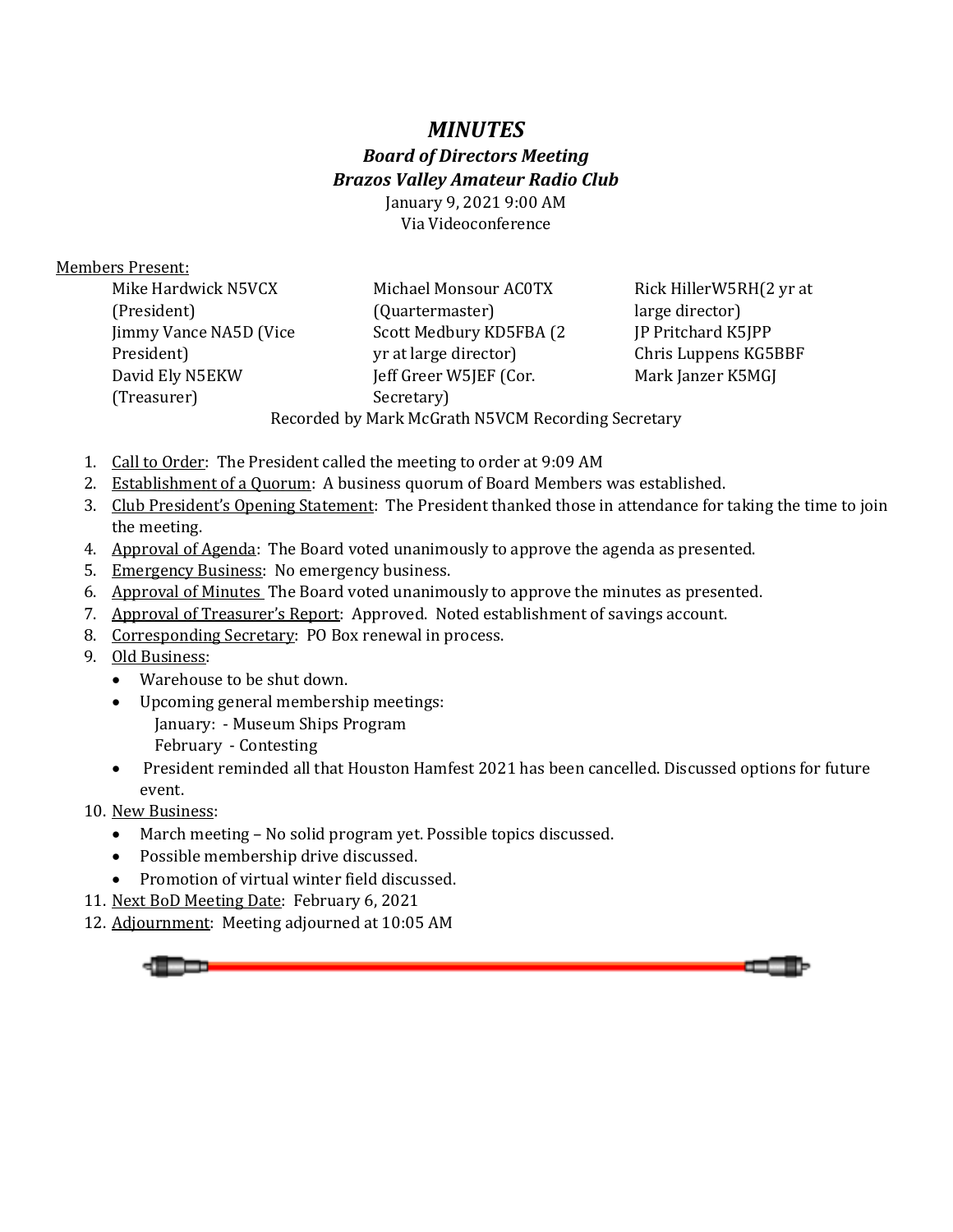### **2021 Officers:**

President (2020-2021) Michael Hardwick, N5VCX n5vcx@att.net

Vice President (2021-2022) Jimmy Vance, NA5D

Recording Secretary (2020-2021) Mark McGrath -- N5VCM mark@mcgrath-co.com

Corresponding Secretary (2019-2020) Jeff Greer, W5JEF greerjw@hotmail.com

Treasurer (2021-2022) David Ely, N5EKW Davidely@prodigy.net

2 Year At-Large Board Member A: (2020-2021) Rick Hiller, W5RH Rickhiller73@gmail.com

2 Year At-Large Board Member B: (2021-2022) Scott Medbury KD5FBA smedbury@windstream.net

1 Year At Large (2020) Sheree Horton, KF5LMJ sher5456@gmail.com

#### Regularly Scheduled Club Happenings:

#### General Meeting

Second Thursday each month, 7:30 PM Imperial Park Sugarland Recreation Center at 234 Matlage Way, Sugar Land TX, 77478 Due to COVID-19, as this goes to press, the meeting will be held online at 7PM. Check www.BVARC.org for more current info.

#### Board of Directors Meeting

The Saturday before the 2nd Thursday, 9:00 AM (For Sept., check website) Bayland Park Community Center Bayland Park, 6400 Bissonnet, Houston. Due to COVID-19, as this goes to press, the meeting will be held online. Check www.BVARC.org for more current info.

#### Volunteer Examiner Program

The monthly ham testing session takes place on the same day and location as the BOD Meeting, but at 10:30 AM. However, please check the BVARC website for any last minute changes or updates. The meeting location is open, however please check the www.BVARC.org for updates.

Rag Chew Net 3910 KHz +/-3KHz Wednesdays at 7:00 p.m.

Public Service Net Monday night on 146.94 (167.9) at 8:00 PM SPECIAL NETS during these COVID-19 times:

A breakfast net is held on Saturday mornings and a "Stir Crazy" net is held each weekday at noon. Check www.BVARC.org for current info.



#### *Advertising in the BVARC Newsletter*

*Rates are as follows; \$25 per monthly for ½ page, \$125 for six months and \$250 for one year. The rates for a full page are as follows; \$50 per month, \$250 for six months and \$500 for the year.* 

#### **BVARC EATING SCHEDULE**

**Most of these events have resumed while complying to the Social Distancing and Mask requirements. Check with the respective entity to see the actual status.** 

#### SATURDAY MORNING BREAKFAST

 IHOP, 7:00a.m., SW Freeway inbound service road, near Kirkwood. Masks and social distancing are required.

#### OTHER HAM GROUPS:

WEDNESDAYS – WEDNESDAY LUNCH BUNCH Due to COVID-19, this is currently not taking place. When it does, information will be posted in the BEACON, and sent to the BVARC Reflector.

#### WEDNESDAYS – AMSAT & QRP GROUP

 PAPPAS BARBECUE. 11:30a.m., SW corner Westheimer & Gessner. Not meeting now, but some show up.



## **Hamfests**

(typically within 200 miles of Houston)

Hamfest info for the next few months. More information at: http://www.arrl.org/hamfests.html#listing

**03/06/2021 Greater Houston Hamfest Location: Rosenberg, TX CANCELLED** 

**May 2021 Dayton Hamvention Xenia, OH CANCELLED** 

**June 2021 Ham-Com, Plano, TX CANCELLED permanently**